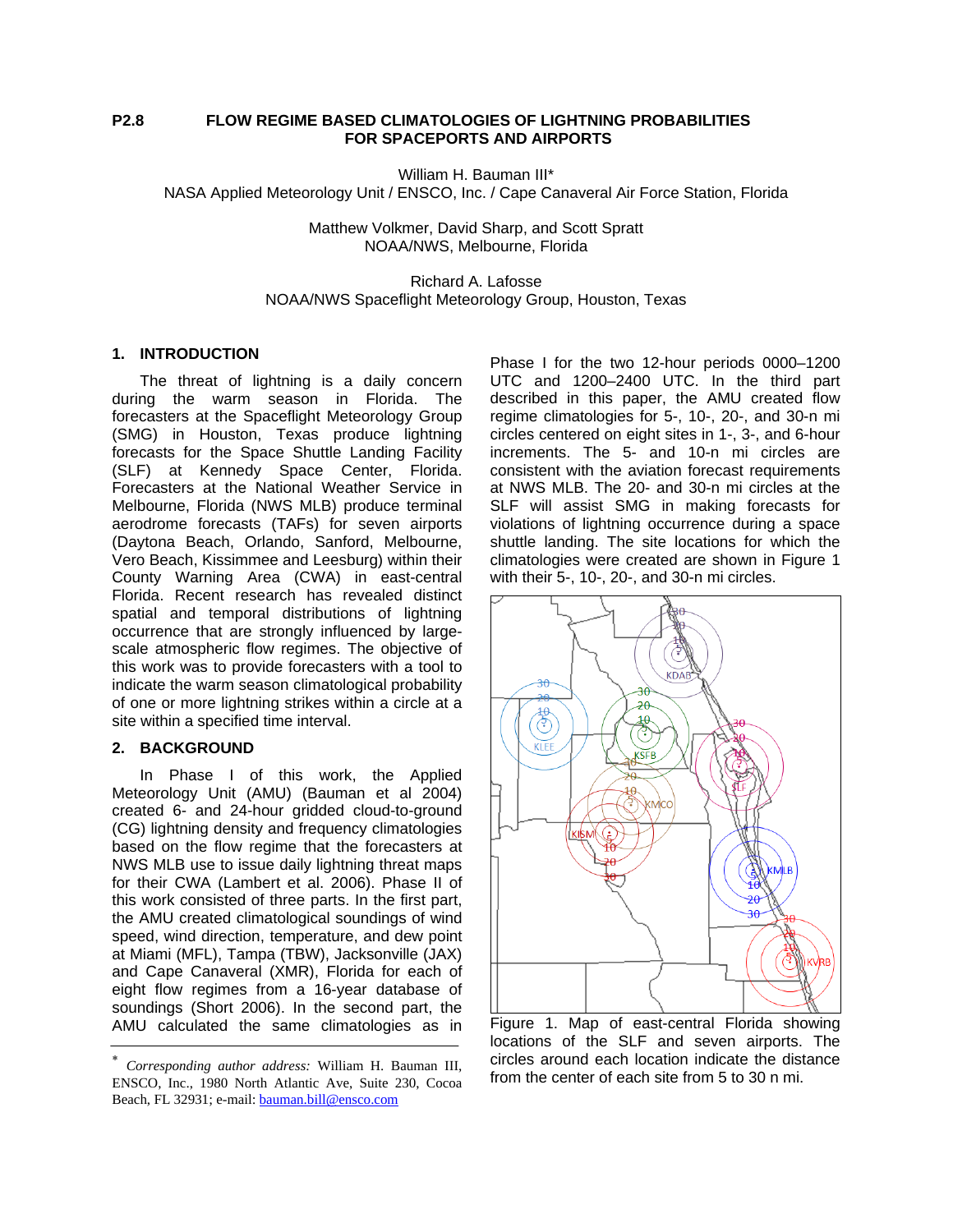# **3. METHODOLOGY**

Code from Phase I of this work was modified to determine the indices of the grid boxes to approximate the 5-, 10-, 20- and 30- n mi circles centered on the SLF and the other airports. The modified code created one value for the total number of lightning strikes in each circle based on the sum of the number of lightning strikes in all the boxes within the area of each circle. The lightning climatology calculations for an area otherwise remained the same. Instead of a value for each grid box as in Lambert et al. (2006), one value each for the probability of lightning occurrence and the mean number of strikes per flow regime was created for each circle. The resulting values included 1-, 3- and 6-hour climatologies in the 5-, 10-, 20- and 30 n mi circles for each of eight Florida flow regimes (Lericos et al. 2002; Lambert and Wheeler 2005).

### *3.1. Data and Period of Record*

The NWS in Tallahassee, Florida provided National Lightning Detection Network (NLDN) (Cummins et al. 1998) gridded data of CG lightning strikes in a 405 x 377 grid covering all of Florida and surrounding the area as shown in [Figure 2.](#page-1-0) The data had a spatial resolution of 2.5 x 2.5 km and a temporal resolution of 1 hour. The period of record (POR) for the data was the warm season months of May – Sep in the 16-year period 1989 – 2004.

<span id="page-1-1"></span>

<span id="page-1-0"></span>Figure 2. Domain of 405 x 377 2.5 x 2.5 km grid boxes of lightning data. The latitude and longitude of the southwest and northeast corners are shown.

## *3.2. Flow Regime Definitions*

Florida State University (FSU) identified largescale flow regimes over Florida and found a strong relationship between the regimes and spatial distribution of CG lightning (Lericos et al. 2002). The flow regimes were based on the average wind directions in the 1000  $-$  700 mb layer from the 1200 UTC soundings at MFL, TBW and JAX. The studies yielded seven distinct flow regimes as shown in [Table 1](#page-1-1). Almost 37% of the days in the period could not be classified and are described as an eighth "Undefined Regime". Examples and detailed descriptions of the flow regimes can be found on the NWS MLB web page at the URL [http://www.srh.noaa.gov/mlb/amu\\_mlb/LTG/ltgclim](http://www.srh.noaa.gov/mlb/amu_mlb/LTG/ltgclimothreat.htm) [othreat.htm.](http://www.srh.noaa.gov/mlb/amu_mlb/LTG/ltgclimothreat.htm)

| <b>Flow</b><br><b>Regime</b><br><b>Name</b> | <b>Definition</b>                                            | Days<br>in<br><b>Regime</b> |  |  |
|---------------------------------------------|--------------------------------------------------------------|-----------------------------|--|--|
| <b>SW-1</b>                                 | Ridge from Atlantic High<br>South of MFL                     | 271                         |  |  |
| <b>SW-2</b>                                 | Ridge from Atlantic High<br>North of MFL and South of<br>TBW | 241                         |  |  |
| <b>SE-1</b>                                 | Ridge from Atlantic High<br>North of TBW and South of<br>JAX | 309                         |  |  |
| $SE-2$                                      | Ridge from Atlantic High<br>North of JAX                     | 225                         |  |  |
| <b>NE</b>                                   | Overall Northeast Flow                                       | 174                         |  |  |
| <b>PAN</b>                                  | Ridge from Central Gulf<br>Coast High over Panhandle         | 109                         |  |  |
| <b>NW</b>                                   | Overall Northwest Flow                                       | 94                          |  |  |
| Other                                       | Undefined Regime                                             | 827                         |  |  |

Table 1. Definitions of the seven flow regimes and the number of days in each regime from the POR.

## *3.3. Challenges*

The forecasters needed to know the number of CG strikes in a given period of time and specific distance from each site. If the data were available as latitude and longitude of individual CG strikes instead of gridded form it would have been easier to manipulate the data for the desired results. Additionally, the baseline code capable of reading the NLDN data in gridded format was provided to the AMU by FSU but was not intended to produce the desired results for this work. Due to workload and time constraints, instead of undertaking a major rewrite of the FSU code, which was written to produce data at 24 hour intervals for the entire 954,281 km<sup>2</sup> gridded domain, it was modified just enough to generate 1-, 3-, and 6-hourly grids for each day and each flow regime and 5-, 10-, 20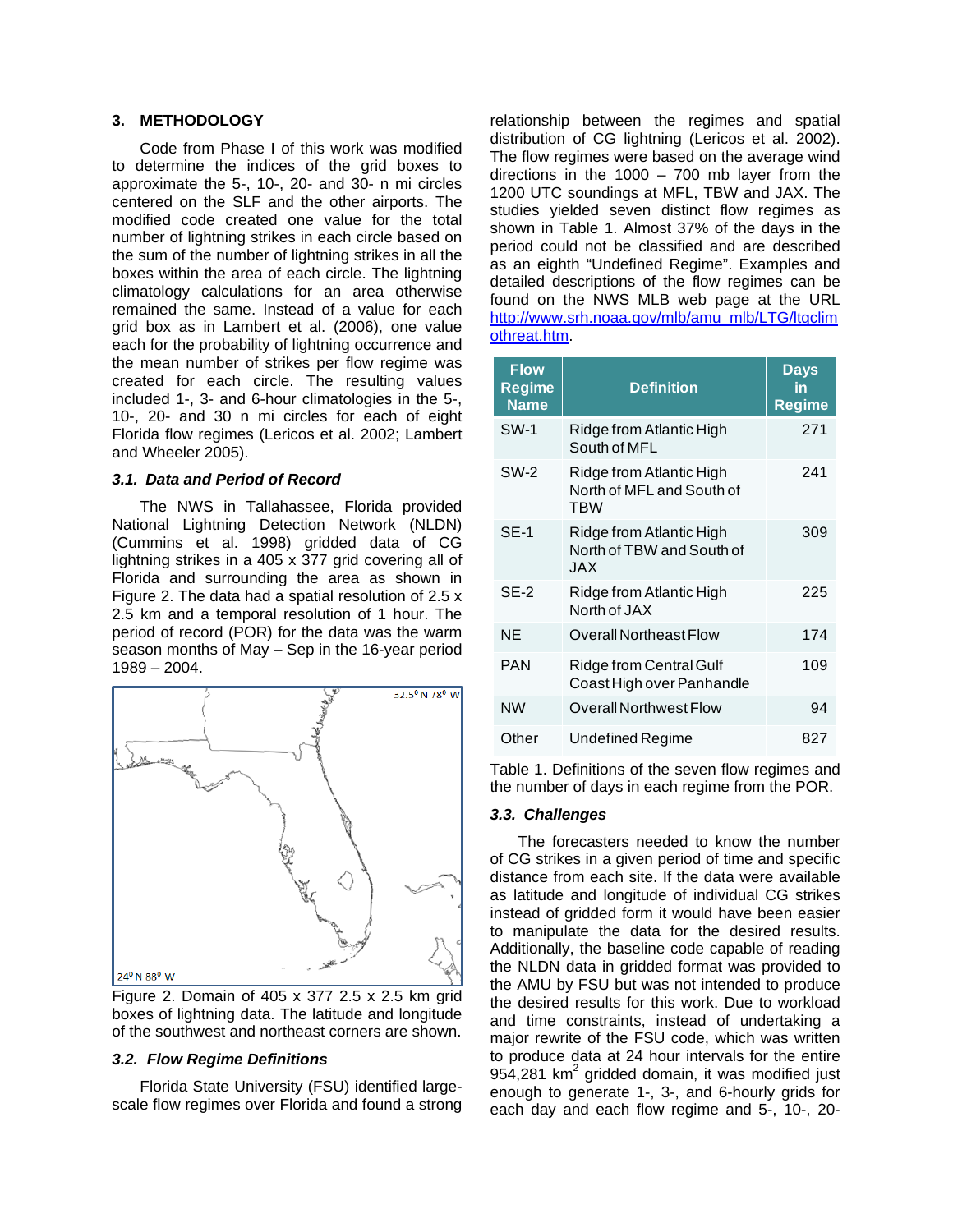and 30- n mi circles for each site based on latitude and longitude within the large grid.

## *3.4. Solutions*

Modifying the FSU code required careful rewriting of small sections of the code to produce a single probability for each of the four circles and three time intervals at each of the eight sites. It was simple to output three new time intervals based on the provided code, but it was difficult to transition from a grid domain to a latitude/longitude (lat/lon) domain. For example, to make sure the conversion from the gridded domain containing the lightning data in 2.5 x 2.5 km grid boxes to the lat/lon point nearest to the center of each runway was working properly, output from the modified code was verified graphically. The output was imported into ArcGIS software and the grids were plotted over a map as shown in [Figure 3](#page-2-0) using the SLF. The domain approximating a 30 n mi circle from the center of the SLF is  $22 \times 22$  grid boxes. As [Figure 3](#page-2-0) shows, the nearest grid square to the center of the SLF runway at 28.6150N, 80.6945W is (284, 205). Since the FSU code was designed to output data as square grids, it was necessary to approximate each of the four circles at each site with a square as described in the next section.



<span id="page-2-1"></span><span id="page-2-0"></span>Figure 3. The 30 n mi grid with the SLF runway at the center. The four corners of the grid show the grid square coordinates (x, y). The red square is the grid box nearest the centers of the 30 n mi grid and SLF. The blue dot is at the lat/lon of the SLF runway center.

#### *3.5. Approximating Circles with a Square Grid*

Because the data were in the form of grid boxes instead of individual CG strikes, each of the circles was approximated by a square area around each circle comprised of the grid boxes. [Figure 4](#page-2-1) shows the size of the four circles used in this work overlaid on a grid of 2.5 x 2.5 km grid boxes. This figure represents an idealized case where the center of a runway is at the middle of the range rings. The 5 n mi circle (blue) is represented by nine grid boxes (blue square). The area of the circle is 67  $km^2$  while the area of the square is 56.25 km<sup>2</sup>. Thus, the area of the square is 16% smaller than the area of the 5 n mi circle. The 10 n mi circle (red) is approximated by 49 grid boxes (red square). Only four grid boxes (shaded in red) at the corners of the square are outside of this circle. The area of the square is 306  $km^2$ . This is about 12% larger than the area of the circle, which is 269 km<sup>2</sup>. The 20 n mi circle (green) is represented by 225 grid boxes (green square). There are 48 grid boxes (shaded in green) outside of the circle at the four corners of the square. The area of the circle is 1078  $km^2$  and the area of the square is 1406  $km^2$ , or 23% larger than the circle. Finally, the 30 n mi circle (purple) is represented by 529 grid boxes (purple square). There are 144 grid boxes (shaded in purple) outside the circle at the corners of the square. The area of the circle is 2425 km<sup>2</sup> and the area of the square is 3306 km<sup>2</sup>, or 27% larger than the area of the circle.



Figure 4. Depiction of the four circles and their idealized relationship to the 2.5 x 2.5 km grid boxes containing the lightning data. The 5 n mi circle is blue, the 10 n mi circle is red, the 20 n mi circle is green, and the 30 n mi circle is purple. The shaded grid boxes show the areas outside of the circles that were included in the computation of lightning probabilities.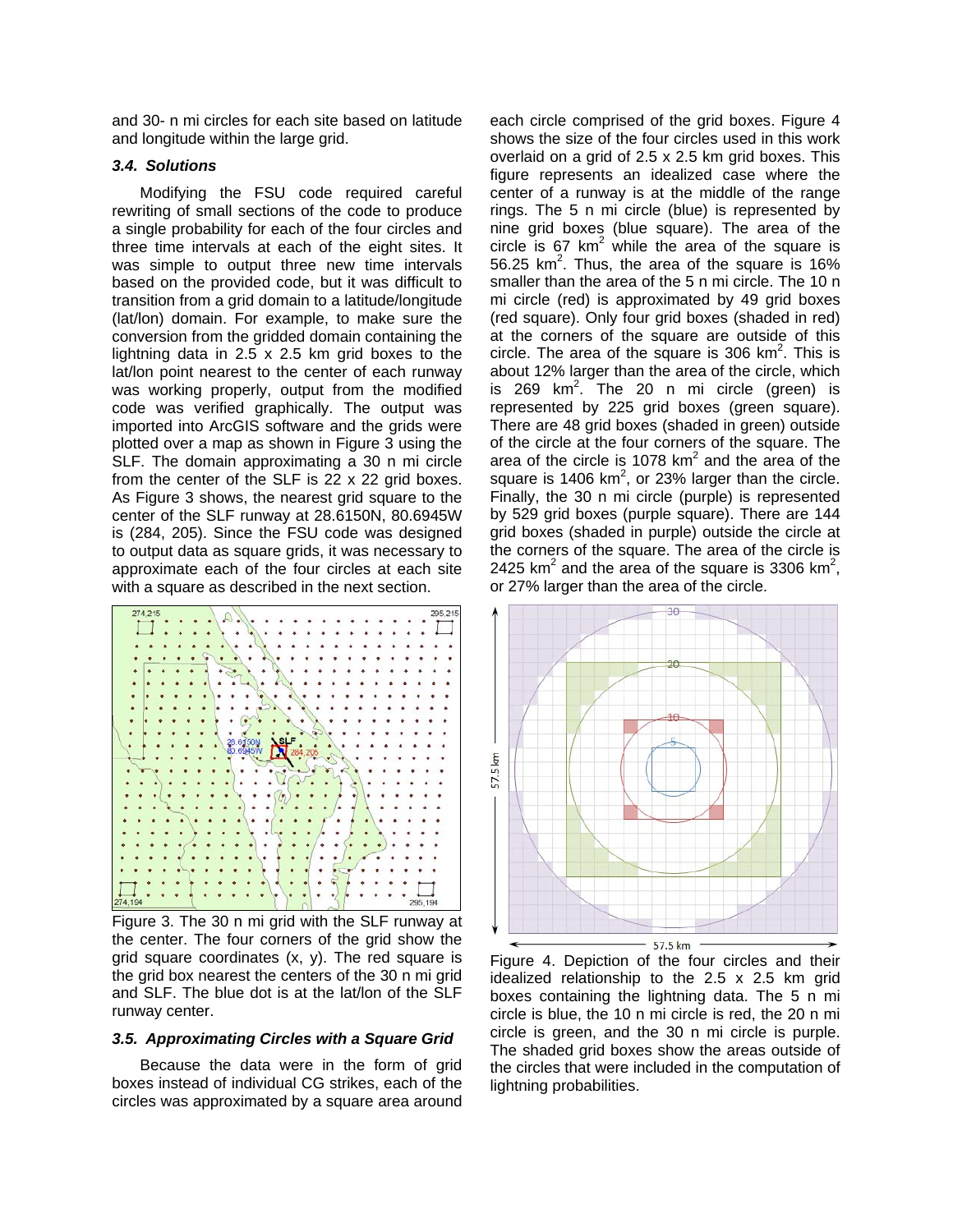In summary, using grid boxes to approximate the area of the circles likely resulted in climatological probability values that were too low for the 5 n mi circle and too high for the 10-, 20 and 30- n mi circles. Although the magnitude of the uncertainty is unknown for all four circles, one can assume that an over-estimate for the outer three circles would provide a more conservative estimate of lightning probability. An accurate way to create these values would be to use raw lightning data containing the lat/lon of each strike. As mentioned previously, data in that form were not available for this work.

### *3.6. Graphical User Interface*

The output from the code was imported into Excel spreadsheets to create data tables and graphics for incorporation into a Graphical User Interface (GUI) that could be used operationally. AMU customers approved a GUI written in Hypertext Markup Language (HTML) because it is portable among different computer systems and intuitive to use in its similarity to a web browser.

The main page of the GUI is shown in [Figure](#page-3-0)  [5.](#page-3-0) From the navigation menu at the top of the page, forecasters can view the *Data and Definitions* page, which contains helpful information regarding the data, methodology and



<span id="page-3-0"></span>Figure 5. The main page of the GUI provides access to help information and a link to each site via a main navigation menu shown above the map or by clicking on the site on the map.

flow regime definitions, or they can click on a specific site in the navigation menu or the map. Once they have chosen a site, the main page for that site is shown, as for the SLF in [Figure 6.](#page-3-0) The forecasters are presented with two sub-menus on the site page allowing them to view the lightning probabilities based on time interval (1-, 3- or 6 hours) or by flow regime. The main navigation menu remains visible so they can easily switch to another site or access the *Data and Definitions* page. An example of a time interval page is shown in [Figure 7](#page-4-0). These are the 3-hour climatologies for all eight flow regimes in all four circles centered on the SLF. The values are in a table on the left side of the page with a corresponding graph to the right of the table. The table/graph combinations represent the climatological values for each of the flow regimes. The 1- and 6-hour pages (not shown) have the same format.

An example of the flow regime page is shown in [Figure 8](#page-4-0). These are the Southwest-2 flow regime climatologies for all three time intervals in all four circles centered on the SLF. As in the time interval pages, there is a table on the left side of the page with a corresponding line graph to the right of the table. Data for all three time intervals for one flow regime is shown on this page.

| C. SLE Navigation - Windows Internet Explorer |                                                                                                                      |                                                                             |      |                                                                                                     |       |       |              |                               | <b>E</b> io  |  |
|-----------------------------------------------|----------------------------------------------------------------------------------------------------------------------|-----------------------------------------------------------------------------|------|-----------------------------------------------------------------------------------------------------|-------|-------|--------------|-------------------------------|--------------|--|
| ø                                             |                                                                                                                      |                                                                             |      |                                                                                                     |       |       | $-4 × 1$     |                               | $\mathbf{p}$ |  |
| <b>25 10 hangebor</b>                         |                                                                                                                      | m                                                                           |      |                                                                                                     |       |       |              | Q · □ · ※ · ⊙ Page · □ Took · |              |  |
|                                               | <b>Applied Meteorology Unit</b><br><b>Climatologies of Lightning Probabilities</b><br>Main Page Data and Definitions |                                                                             |      |                                                                                                     |       |       | ENSCO, Inc.  |                               |              |  |
| <b>HF</b>                                     | KDAG.<br>Site: SLF                                                                                                   | KLEE-                                                                       | KSFB | KNCO<br>All Flow Regimes, select a Time Interval - 1-for Interval   1-for Interval   6-for Interval | KISM. | KNLB. | <b>KVRIB</b> | KFPR.                         |              |  |
|                                               |                                                                                                                      | Or. All Time Intervals, select a Flow Regime - 562 SW1 561 SW2 PAN NW NE OT |      |                                                                                                     |       |       |              |                               |              |  |
|                                               |                                                                                                                      |                                                                             |      |                                                                                                     |       |       |              |                               |              |  |

Figure 6. The main page for the SLF site. The two sub-menus allow the forecaster to view the data by time interval or flow regime.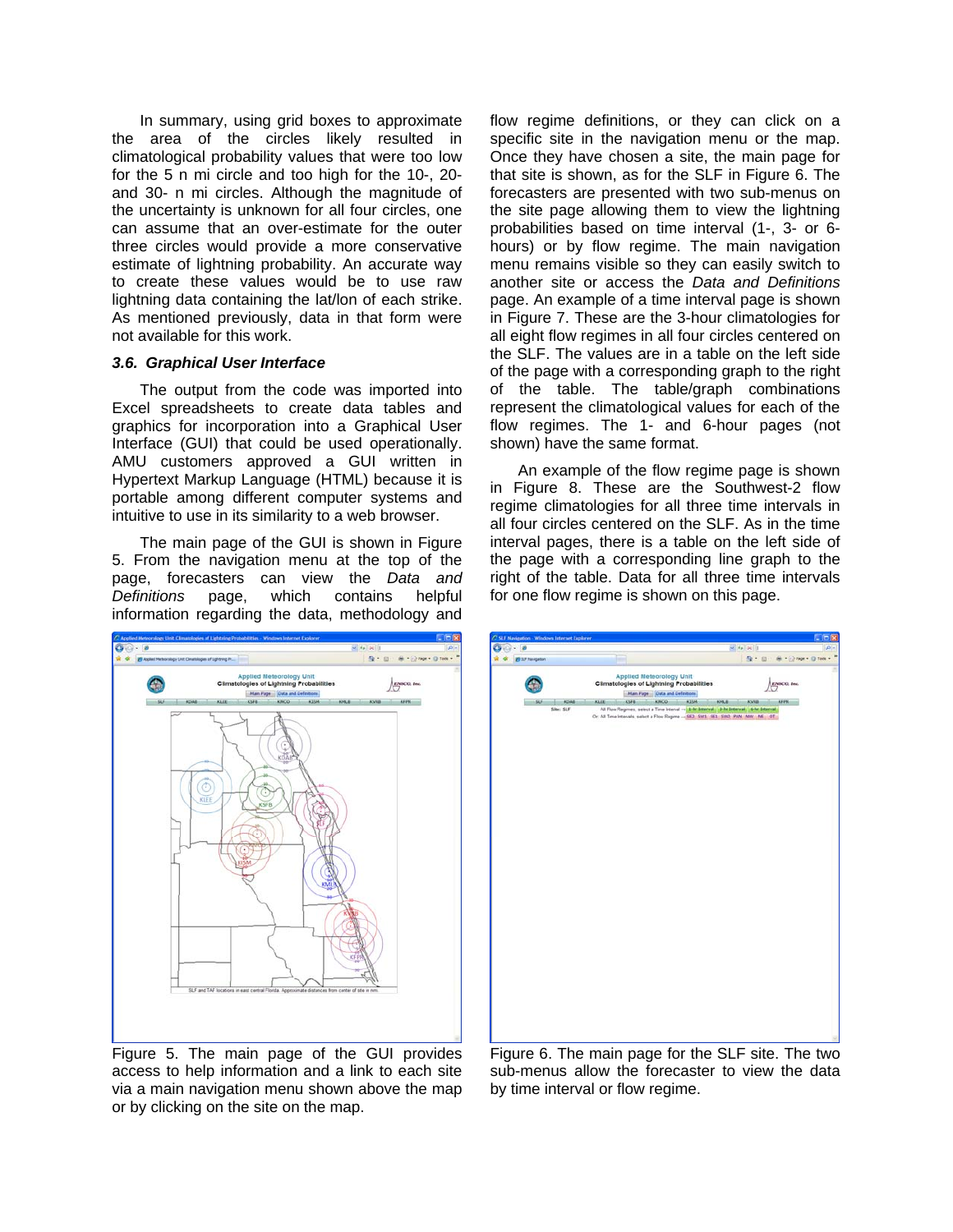

<span id="page-4-0"></span>Figure 7. The SLF 3-hour interval data page. Tabular data is on the left with corresponding graphs to the right.

#### **4. SUMMARY**

The objective of this work was to provide forecasters with a tool to indicate the warm season climatological probability of one or more lightning strikes within a circle at a site within a specified time interval. This paper described the AMU work conducted in developing flow regime based climatologies of lightning probabilities for the SLF and seven airports in the NWS MLB CWA in eastcentral Florida. The paper also described the GUI developed by the AMU that is used to display the data for the operational forecasters. There were challenges working with gridded lightning data as well as the code that accompanied the gridded data. The AMU modified the provided code to be able to produce the climatologies of lightning probabilities based on eight flow regimes for 5-, 10-, 20-, and 30-n mi circles centered on eight sites in 1-, 3-, and 6-hour increments.

# **5. REFERENCES**

Bauman, W. H., W. P. Roeder, R. A. Lafosse, D. W. Sharp, and F. J. Merceret, 2004: The Applied Meteorology Unit – Operational Contributions to Spaceport Canaveral. Preprints, 11th Conference on Aviation, Range, and Aerospace Meteorology, Amer.



Figure 8. The SLF Southwest-2 flow regime data page. Tabular data is on the left with corresponding graphs to the right.

Meteor. Soc., Hyannis, MA, 4-8 October 2004, 24 pp.

- Cummins, K. L., M. J. Murphy, E. A. Bardo, W. L. Hiscox, R. B. Pyle, and A. E. Pifer, 1998: A combined TOA/MDF technology upgrade of the U.S. National Lightning Detection Network. J. Geophys. Res., 103, 9035-9044.
- Lambert, W., D. Sharp, S. Spratt, and M. Volkmer, 2006: Using Cloud-to-Ground Lightning Climatologies to Initialize Gridded Lightning Threat Forecasts for East Central Florida. Preprints, Second Conf. on Meteorological Applications of Lightning Data, Paper 1.3, Atlanta, GA, Amer. Meteor. Soc., 4 pp.
- Lambert, W. and M. Wheeler, 2005: Objective lightning probability forecasting for Kennedy Space Center and Cape Canaveral Air Force Station. NASA Contractor Report CR-2005- 212564, Kennedy Space Center, FL, 54 pp. [Available from ENSCO, Inc., 1980 N. Atlantic Ave., Suite 230, Cocoa Beach, FL, 32931.]
- Lericos, T. P., H. E. Fuelberg, A. I. Watson, and R. L. Holle, 2002: Warm season lightning distributions over the Florida Peninsula as related to synoptic patterns. Wea. Forecasting, 17, 83 – 98.